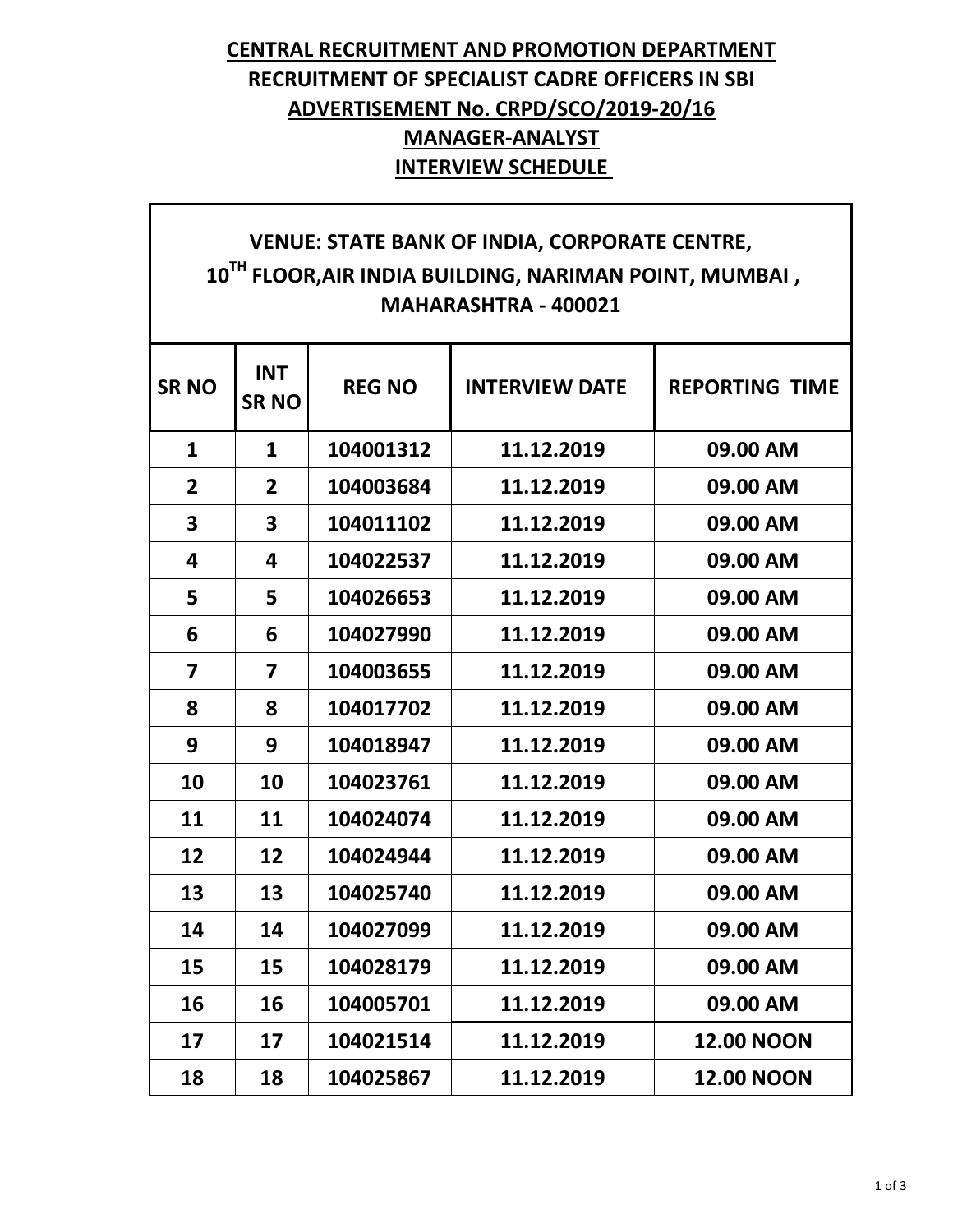# **CENTRAL RECRUITMENT AND PROMOTION DEPARTMENT RECRUITMENT OF SPECIALIST CADRE OFFICERS IN SBI ADVERTISEMENT No. CRPD/SCO/2019-20/16 MANAGER-ANALYST**

#### **INTERVIEW SCHEDULE**

| <b>SRNO</b> | <b>INT</b><br><b>SRNO</b> | <b>REG NO</b> | <b>INTERVIEW DATE</b> | <b>REPORTING TIME</b> |
|-------------|---------------------------|---------------|-----------------------|-----------------------|
| 19          | 19                        | 104028259     | 11.12.2019            | <b>12.00 NOON</b>     |
| 20          | 20                        | 104001269     | 11.12.2019            | <b>12.00 NOON</b>     |
| 21          | 21                        | 104001277     | 11.12.2019            | <b>12.00 NOON</b>     |
| 22          | 22                        | 104001289     | 11.12.2019            | <b>12.00 NOON</b>     |
| 23          | 23                        | 104005485     | 11.12.2019            | <b>12.00 NOON</b>     |
| 24          | 24                        | 104009787     | 11.12.2019            | <b>12.00 NOON</b>     |
| 25          | 25                        | 104010039     | 11.12.2019            | <b>12.00 NOON</b>     |
| 26          | 26                        | 104012011     | 11.12.2019            | <b>12.00 NOON</b>     |
| 27          | 27                        | 104014648     | 11.12.2019            | <b>12.00 NOON</b>     |
| 28          | 28                        | 104017177     | 11.12.2019            | <b>12.00 NOON</b>     |
| 29          | 29                        | 104018624     | 11.12.2019            | <b>12.00 NOON</b>     |
| 30          | 30                        | 104019410     | 11.12.2019            | <b>12.00 NOON</b>     |
| 31          | 1                         | 104019431     | 12.12.2019            | 09.00 AM              |
| 32          | 2                         | 104019594     | 12.12.2019            | 09.00 AM              |
| 33          | 3                         | 104021206     | 12.12.2019            | 09.00 AM              |
| 34          | 4                         | 104021276     | 12.12.2019            | 09.00 AM              |
| 35          | 5                         | 104021797     | 12.12.2019            | 09.00 AM              |
| 36          | 6                         | 104022475     | 12.12.2019            | 09.00 AM              |
| 37          | 7                         | 104023243     | 12.12.2019            | 09.00 AM              |
| 38          | 8                         | 104024304     | 12.12.2019            | 09.00 AM              |
| 39          | 9                         | 104024731     | 12.12.2019            | 09.00 AM              |
| 40          | 10                        | 104024974     | 12.12.2019            | 09.00 AM              |